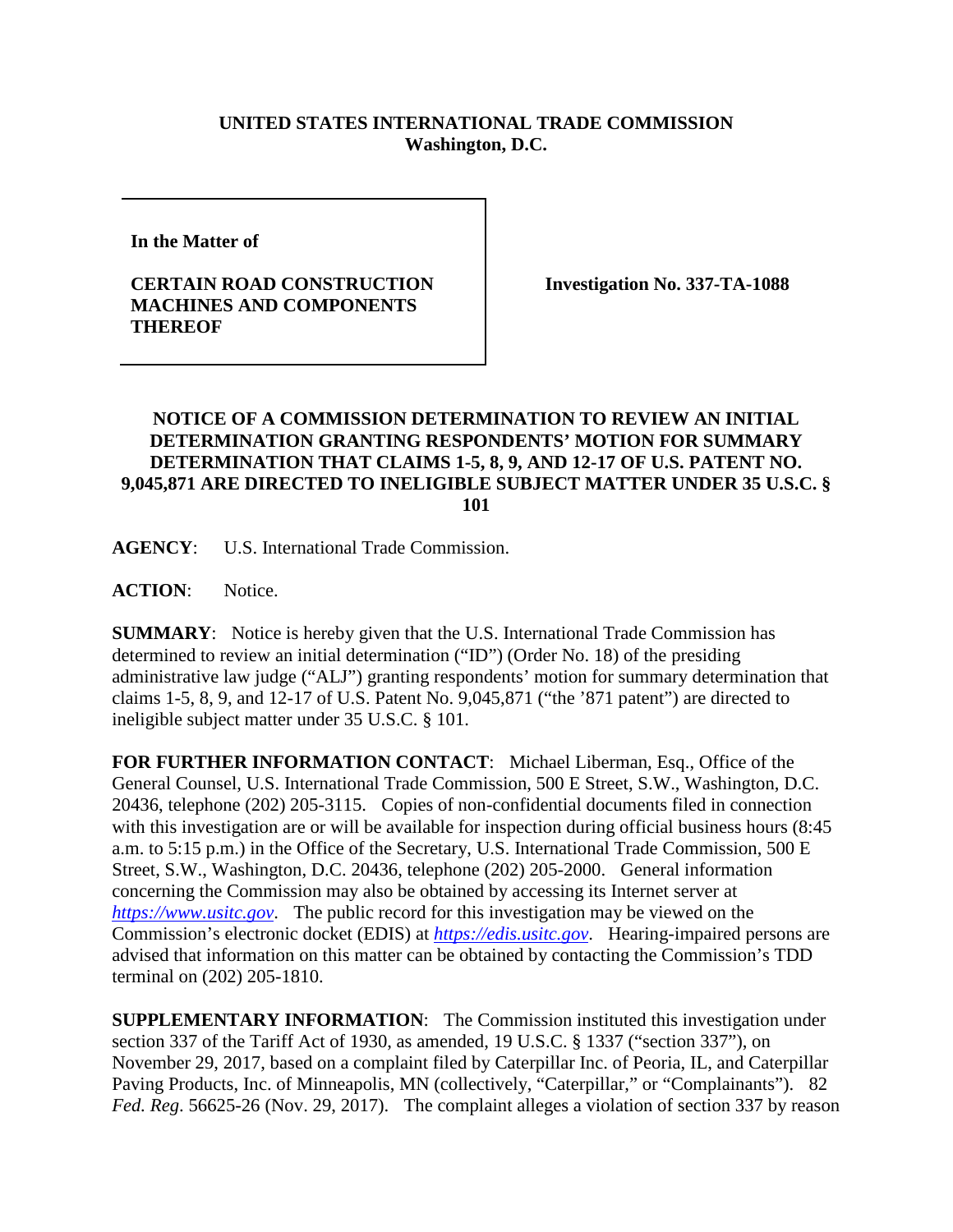of infringement of certain claims of U.S. Patent Nos. 7,140,693; 7,641,419; and the '871 patent. The complaint named Wirtgen GmbH of Windhagen, Germany; Joseph Vogele AG of Ludwigshafen, Germany; Wirtgen Group Holding GmbH of Windhagen, Germany; and Wirtgen America, Inc. of Antioch, Tennessee (collectively, "Wirtgen," or "Respondents") as respondents. *Id*. at 56626. The Office of Unfair Import Investigations is not a party in this investigation. *Id*.

On January 9, 2018, Respondents Wirtgen moved for summary determination that claims 1-5, 8, 9, and 12-17 of the '871 patent are directed to ineligible subject matter under 35 U.S.C. § 101. On January 26, 2018, Complainants Caterpillar filed their opposition, and on February 7, 2018, Wirtgen filed its reply brief.

On May 24, 2018, the ALJ issued the subject ID (Order No. 18). The ALJ found that the '871 patent discloses the abstract idea of collecting, analyzing, storing and displaying information about a paving machine so that the information can be reproduced, accurately and efficiently, for use in future paving, and that this type of activity is in essence a memory exercise which remains just an idea. Order No. 18 at 15. The ALJ found the claims at issue merely describe abstract ideas that use computers as tools instead of "an improvement in computers as tools." *Id*. at 19 (citations omitted). The ALJ further found that the '871 patent lacks any technological innovation. *Id*. at 21. Based on the foregoing, the ALJ granted Respondents' motion. *Id*.

On June 4, 2018, Complainants filed a petition for review of Order No. 18. On June 11, 2018, Respondents filed a timely response to Complainants' petition opposing review.

Having examined the record in this investigation, including the ID, the petition for review, and the response thereto, the Commission has determined to review the subject ID. The parties are requested to brief their positions on the following issue only, with reference to the applicable law and the evidentiary record:

Please comment with citation to the record whether Respondents have shown by clear and convincing evidence that the claim elements of each asserted claim of the '871 patent "as an ordered combination" were well-understood, routine and conventional to a skilled artisan in the relevant field. *See Berkheimer v. HP Inc.*, 881 F.3d 1360 (Fed. Cir. 2018). In particular, when responding please address the claim elements directed to "automatically" "adjust[ing]" "the adjustable components of the screed assembly" in the context of the claimed invention as a whole.

**WRITTEN SUBMISSIONS**: The parties to the investigation are requested to file written submissions on the issues identified in this notice. The written submissions must be filed no later than the close of business on July 17, 2018. Reply submissions must be filed no later than the close of business on July 24, 2018. No further submissions on these issues will be permitted unless otherwise ordered by the Commission. Party submissions should not exceed 25 pages for the main submissions and 15 pages for the reply submissions.